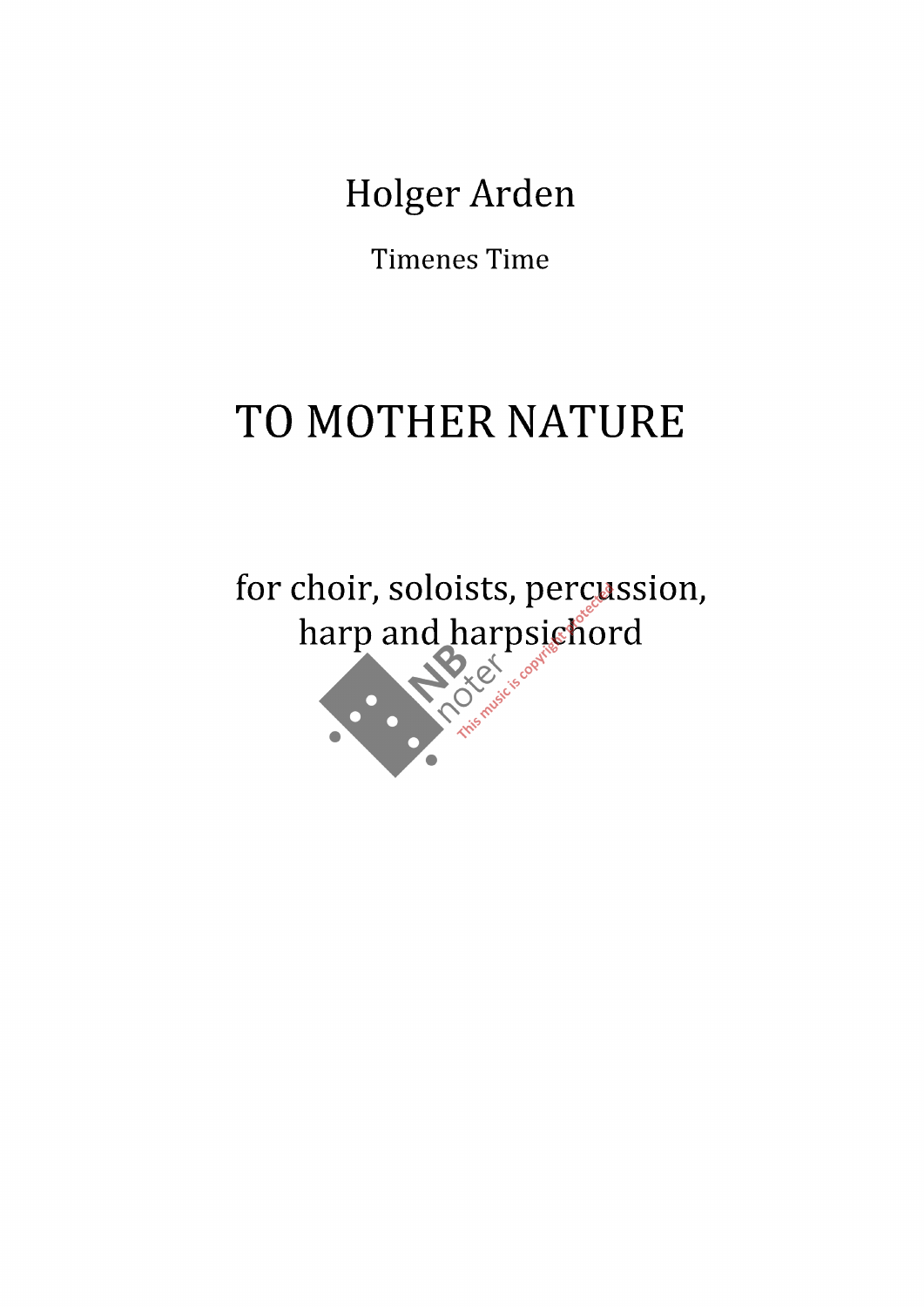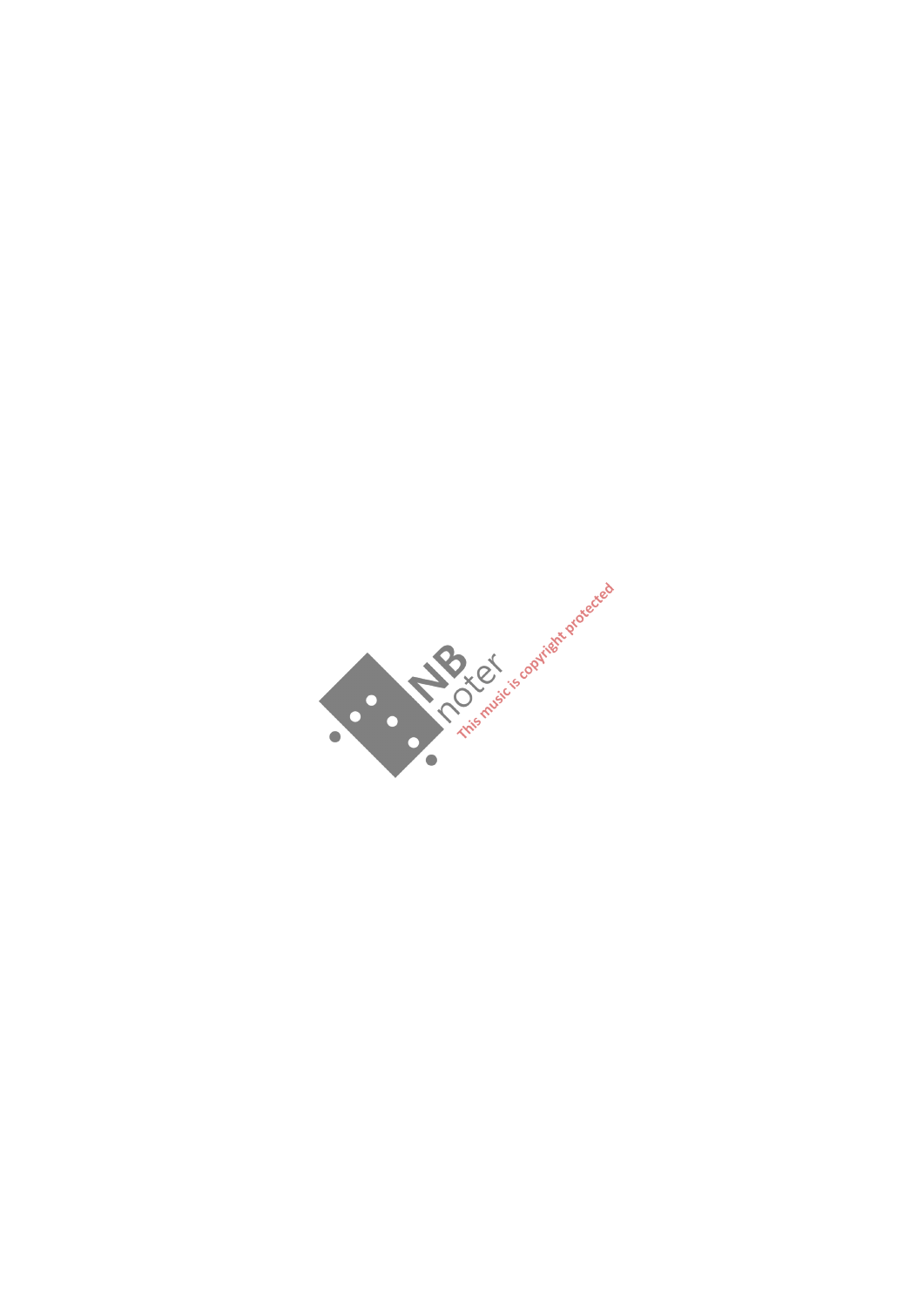Holger Arden

Timenes Time

# TO MOTHER NATURE

Poem by Kapuwu The Spirit of the Rock

for 2 Children and 2 Youth Voices Mixed Choir

> Glockenspiel Tubular Bells Harp / Harpischord Vibraphone Bass Marimba

> > June 2019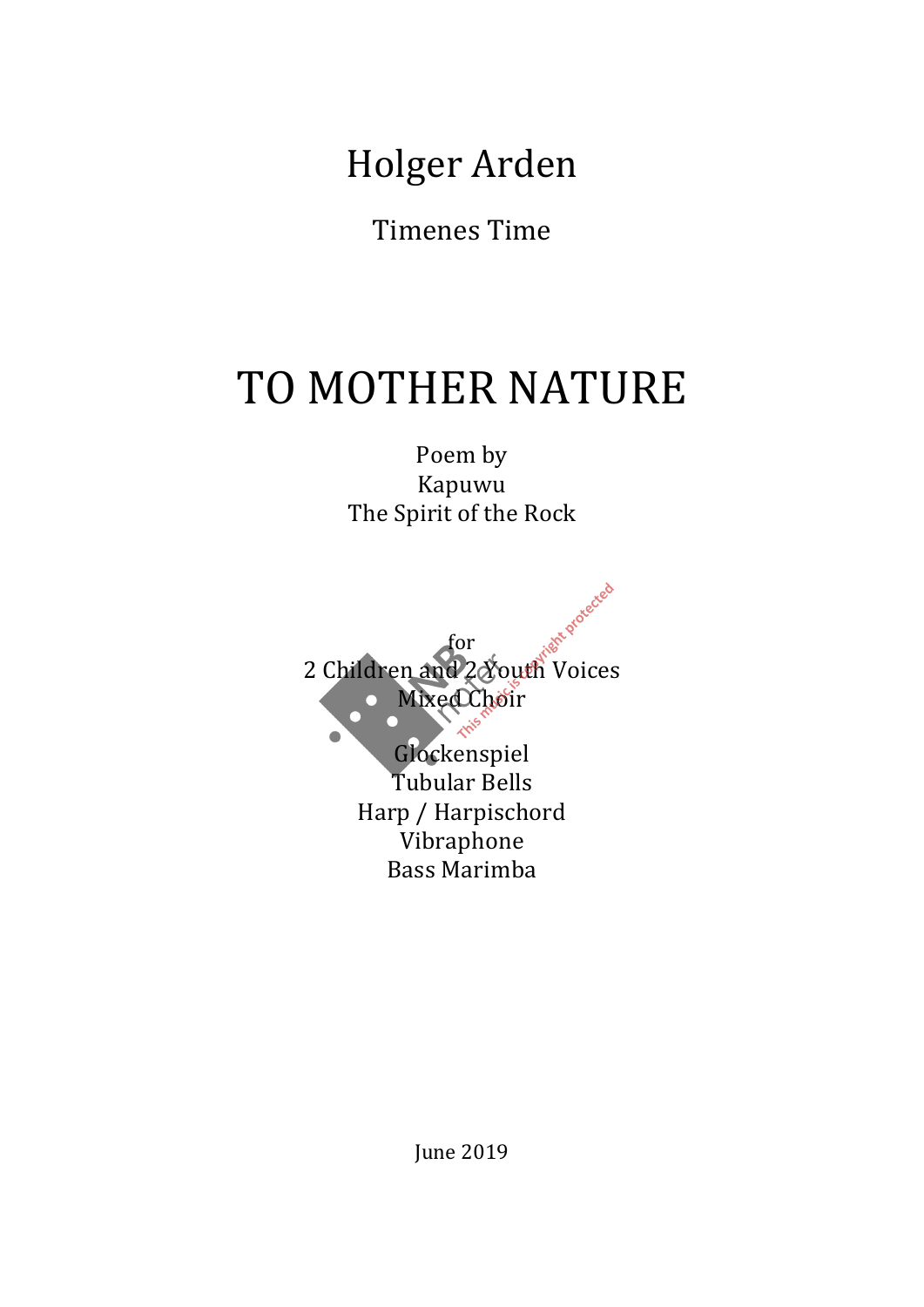### To Mother Nature

Poem by Kapuwu, the spirit of the rock Dedicated to the Gulf of Mexico

Mother Nature I send you energy, That might empower Your withstanding strength Remain! Your time hasn't come yet.

> **Mother Nature** Remind the Great Spirit's singing. There You find strength. Remain! Your time hasn't come yet.

**Mother Nature** don't get confused by the impulses oppressing You now. I send You helping thoughts Remain! Your time hasn't come yet.

Mother Nature Remind the easy footsteps of earlier times. They give You strength to bear this time's hard footsteps. Remain! Your time hasn't come yet.

> Mother Nature, I send You hope. I send You love. I send You withstanding strength. It might give You the Power to succeed.

Mother Nature, I beseech the Creating Spirits, I beseech the Lord Christ: Help this country, to endure patiently.

With kind permission from Wolfgang Weirauch, Publishing director Flensburger Hefte Verlag 2019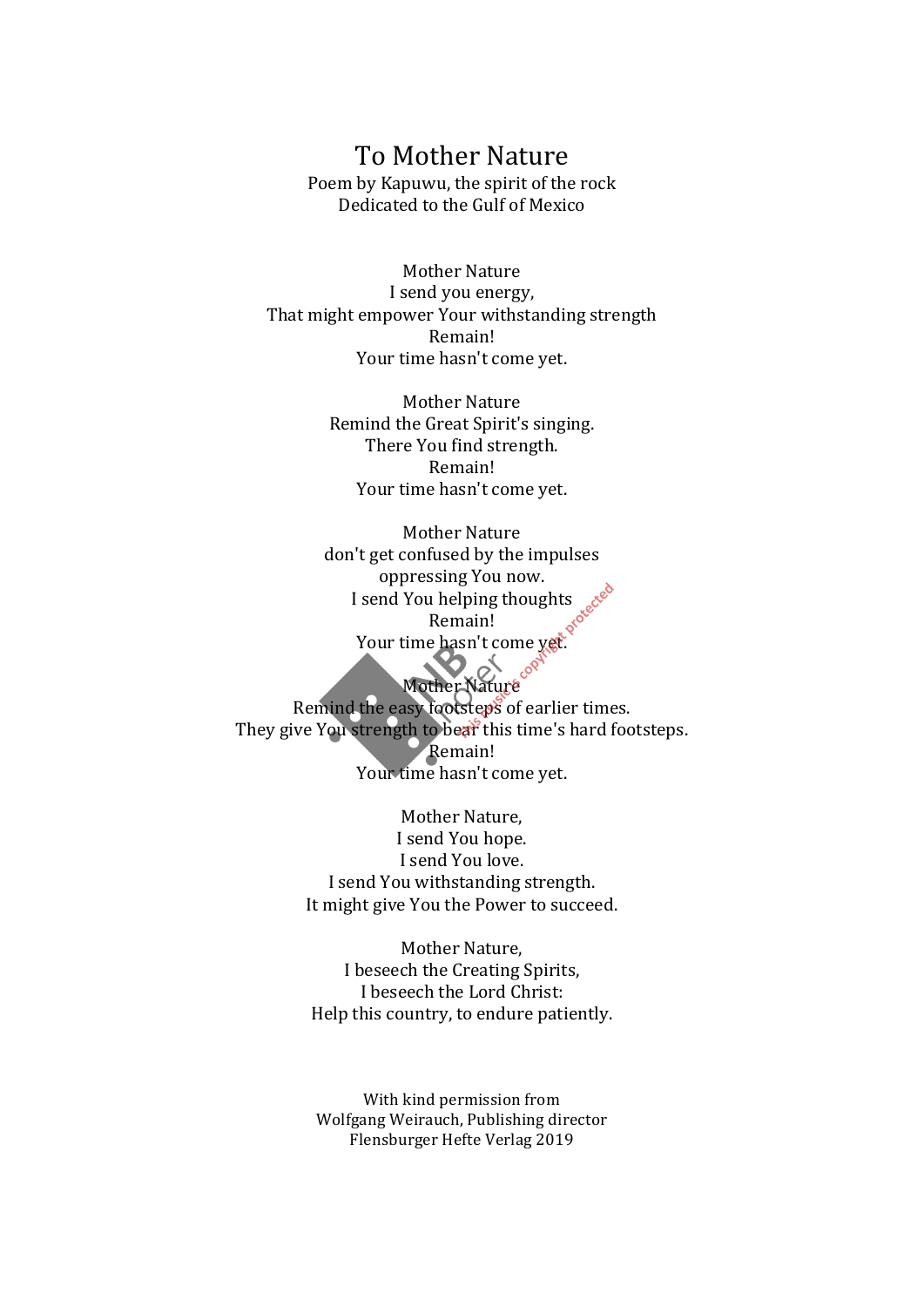### To Mother Nature

Timenes Time

Holger Arden Kapuwu, The Spirit Of The Rock

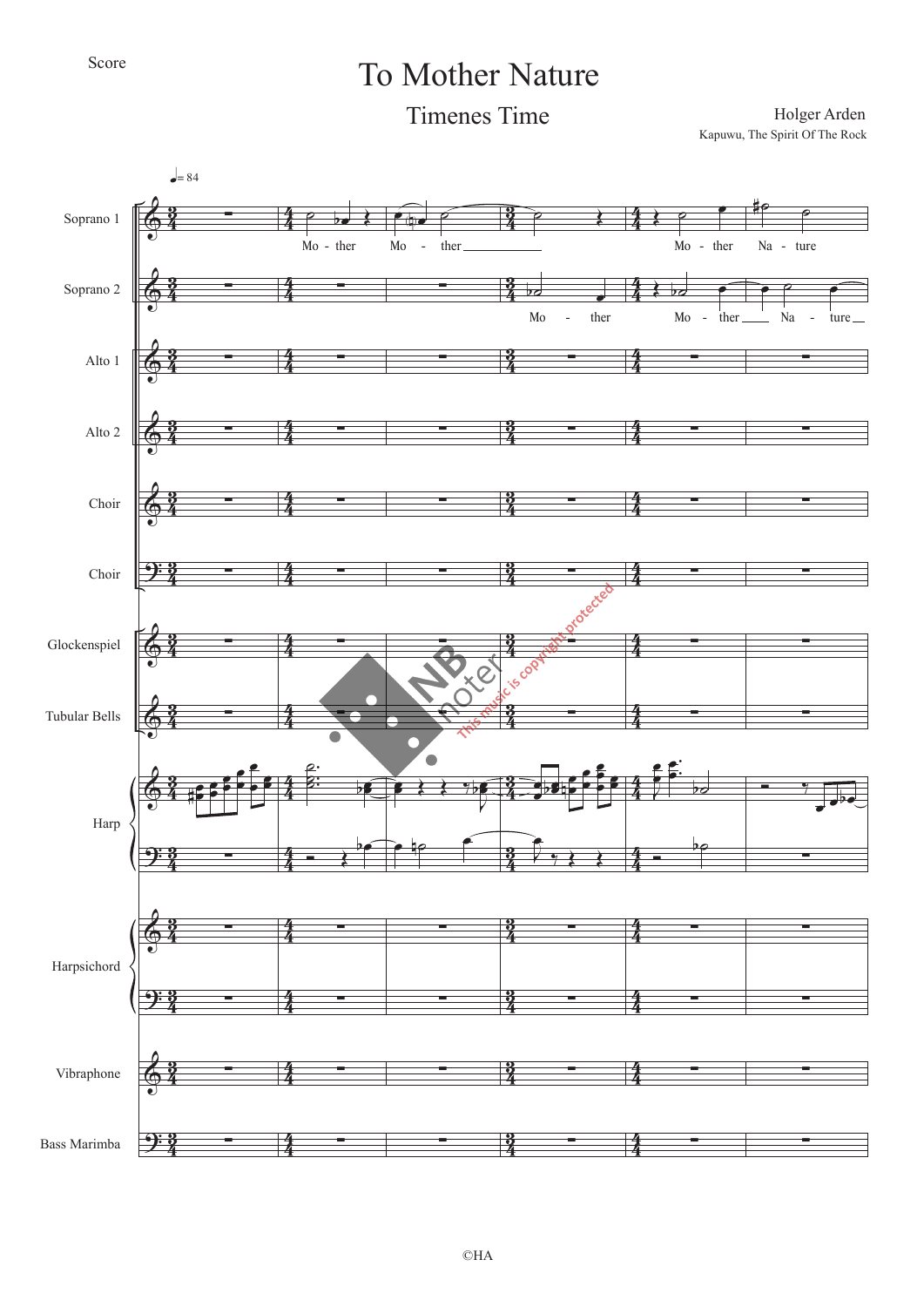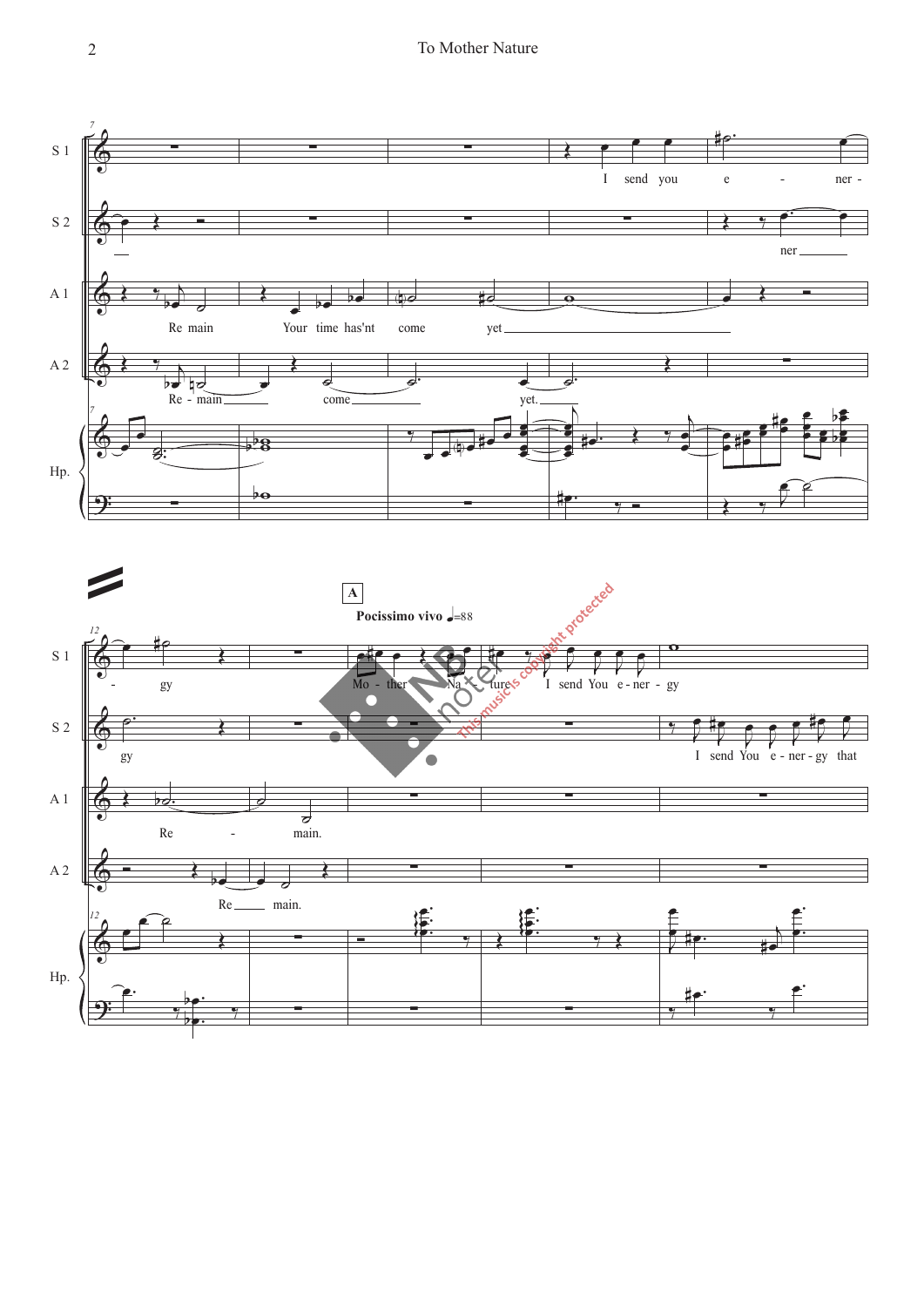

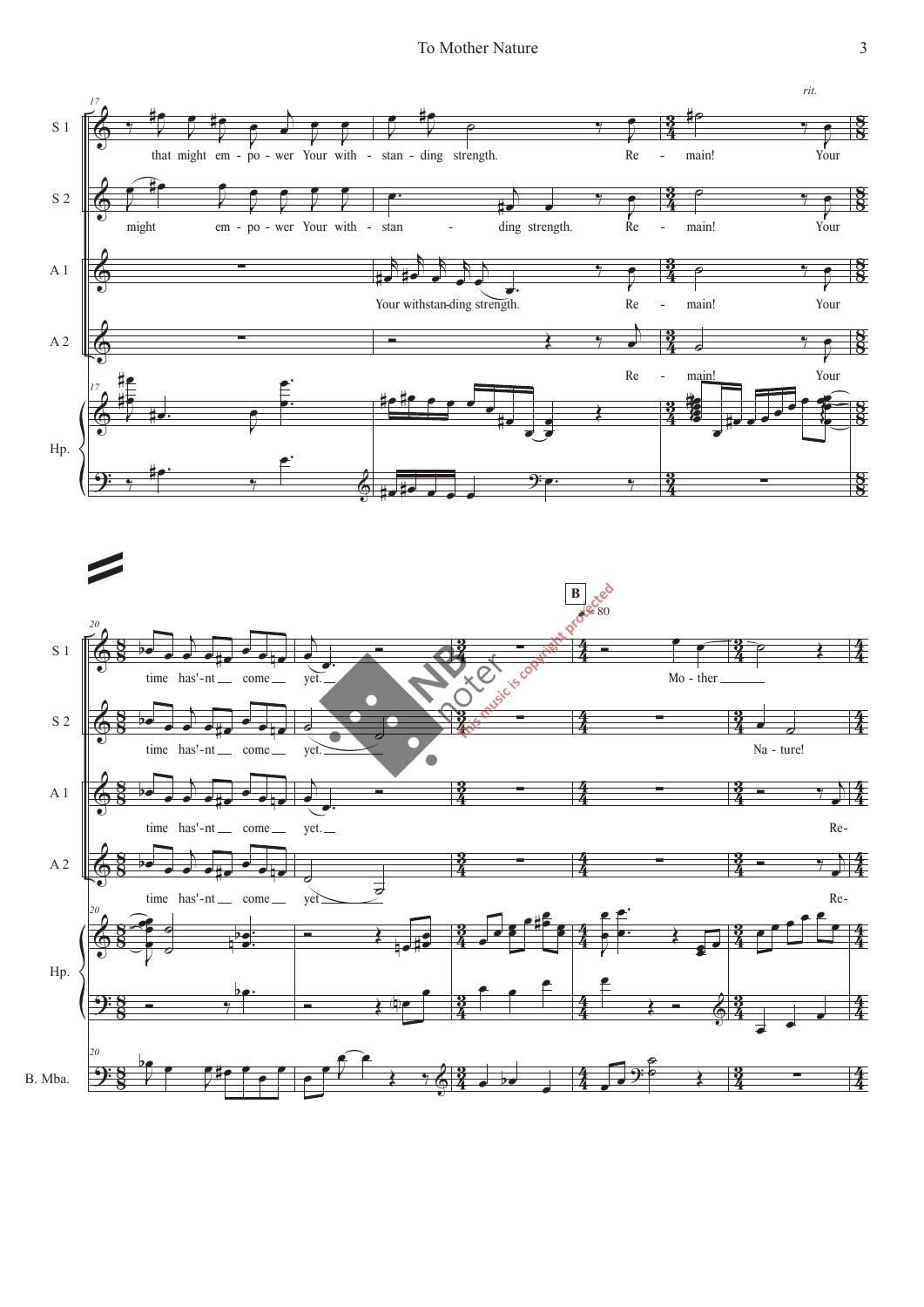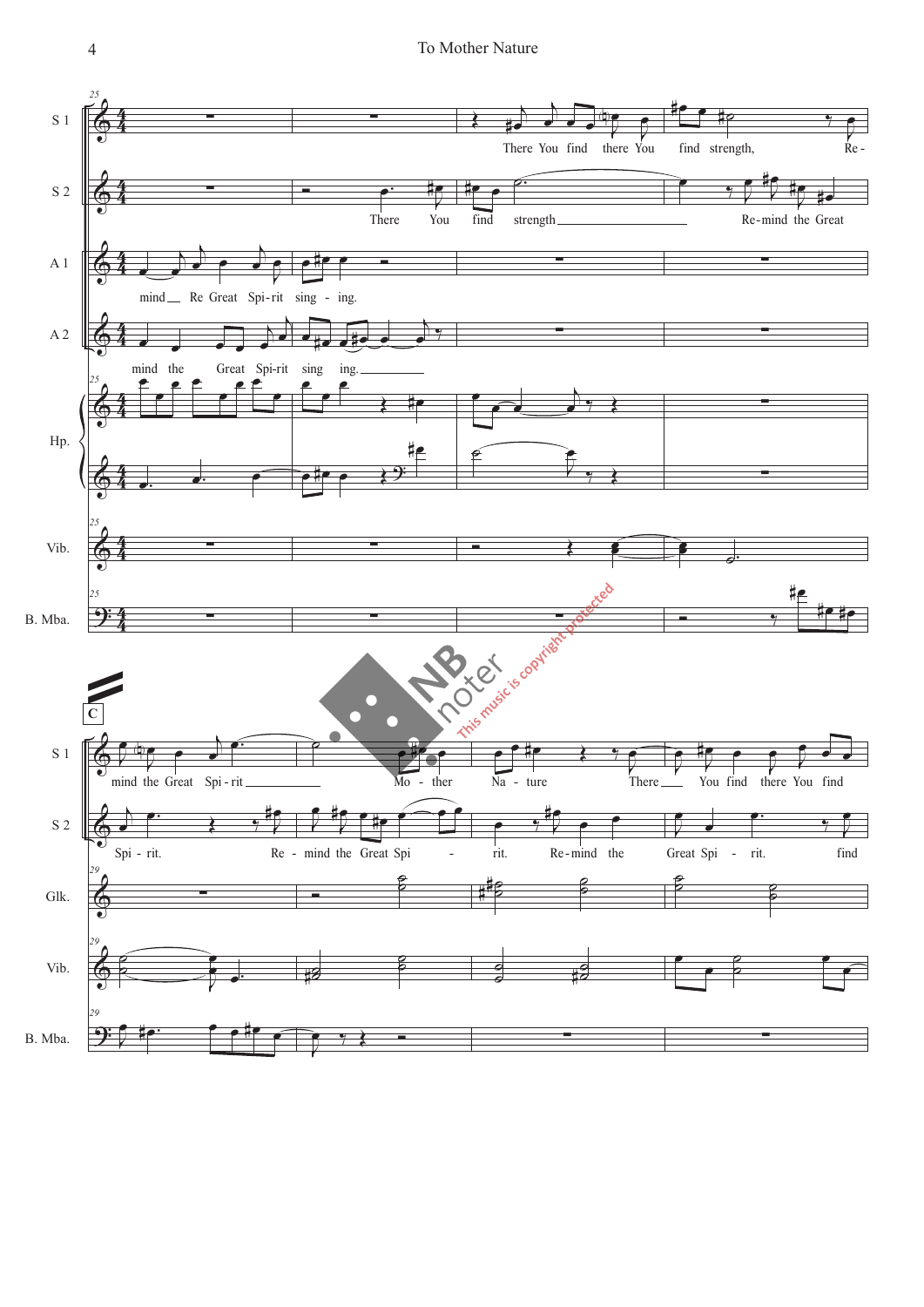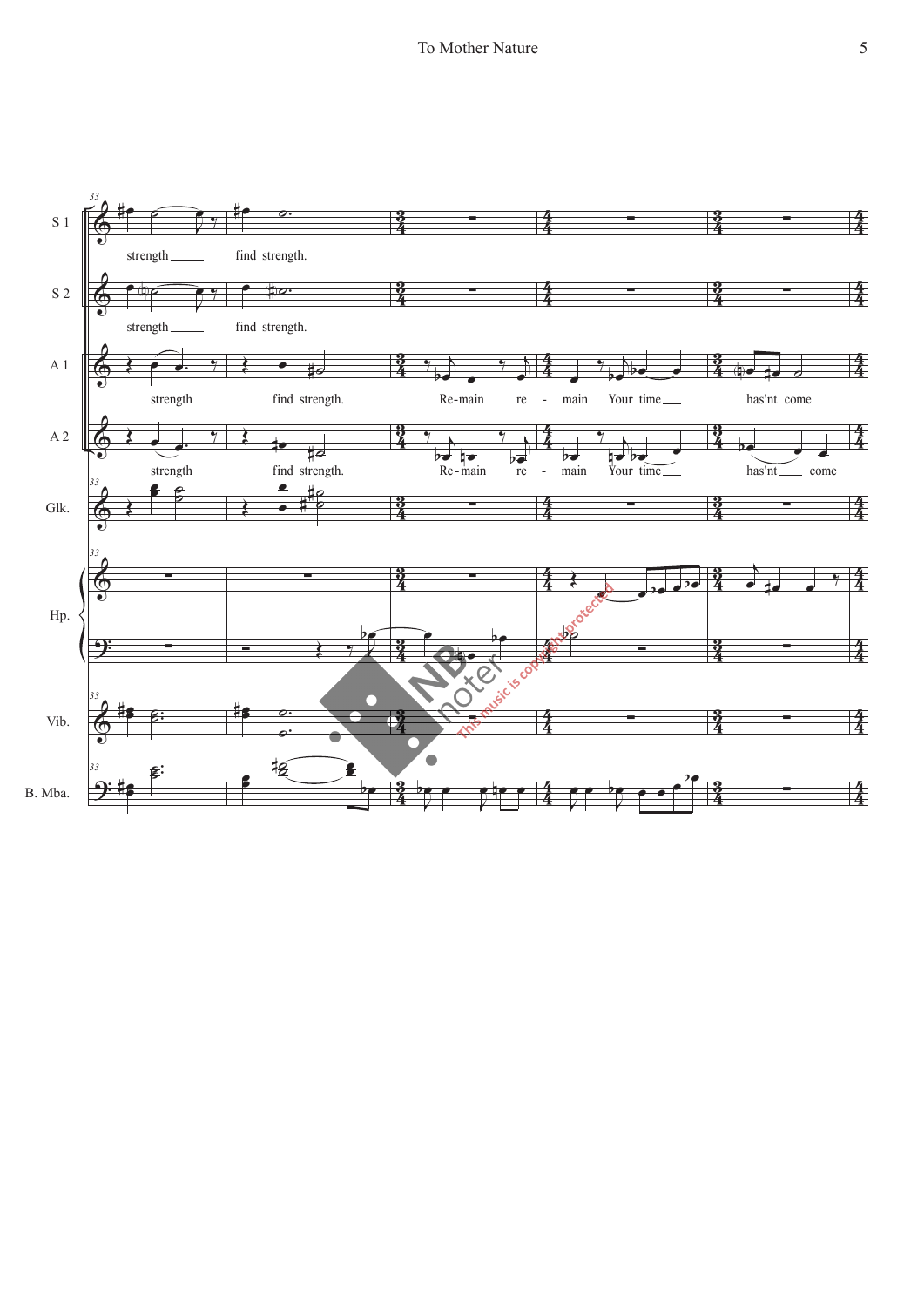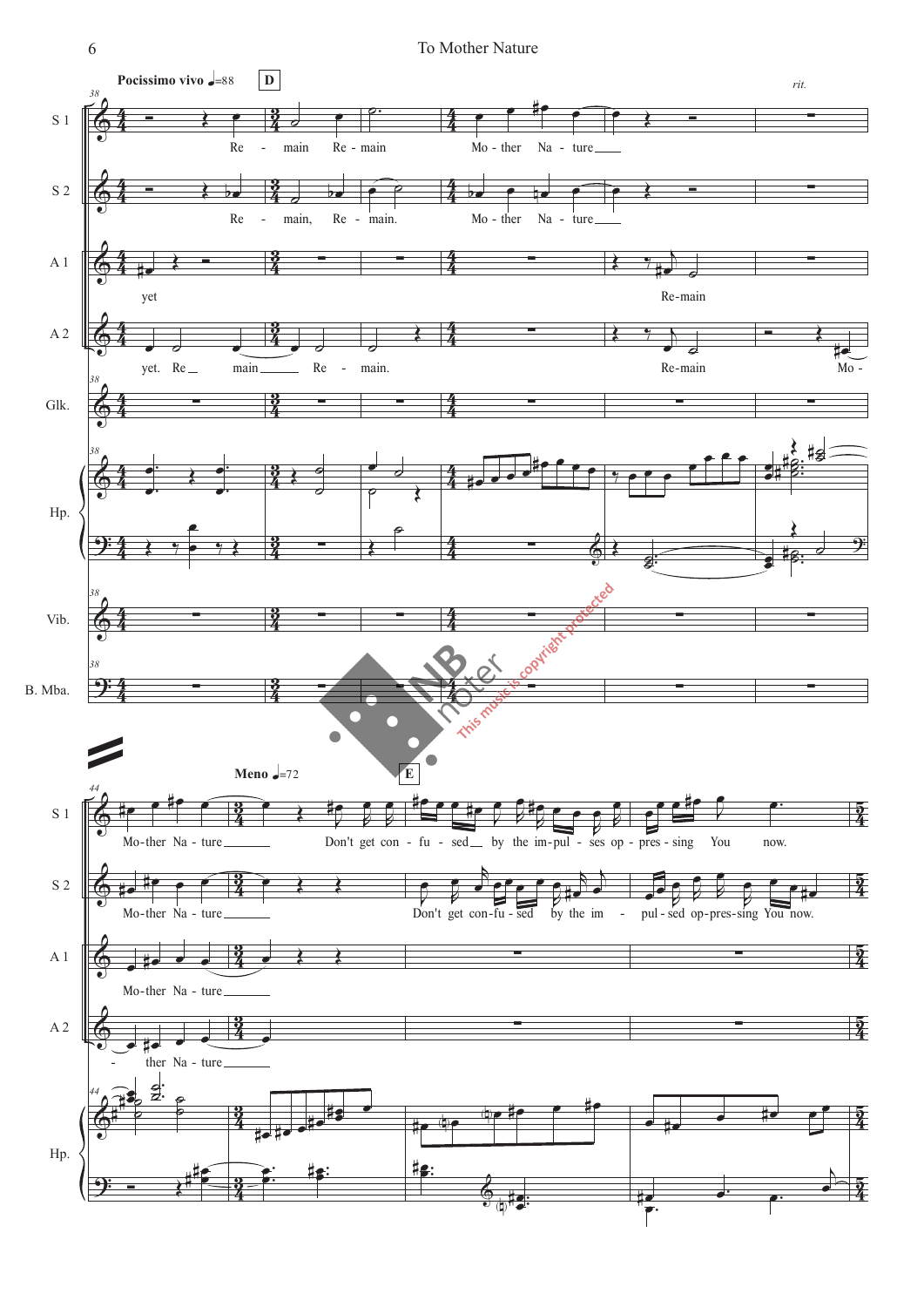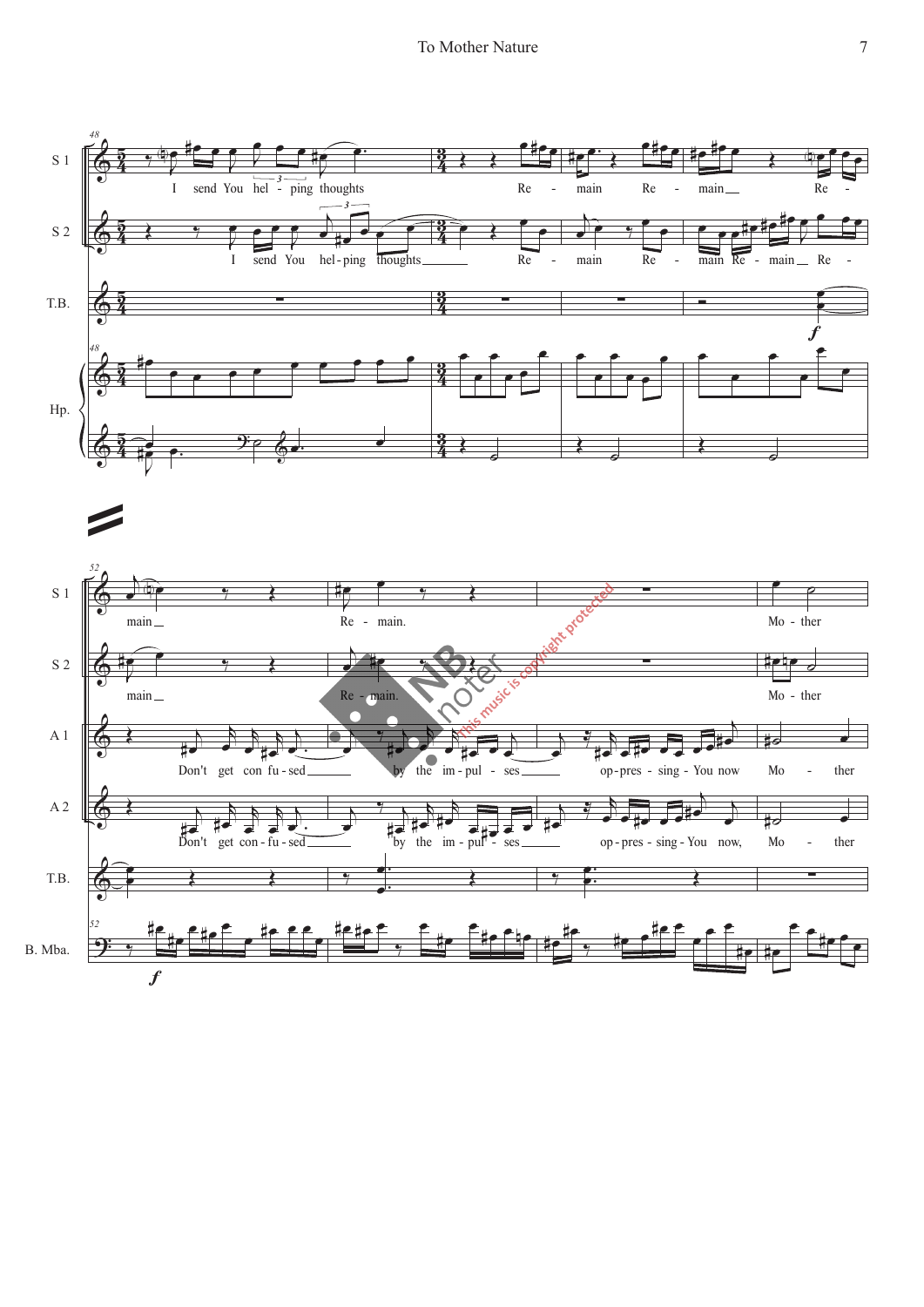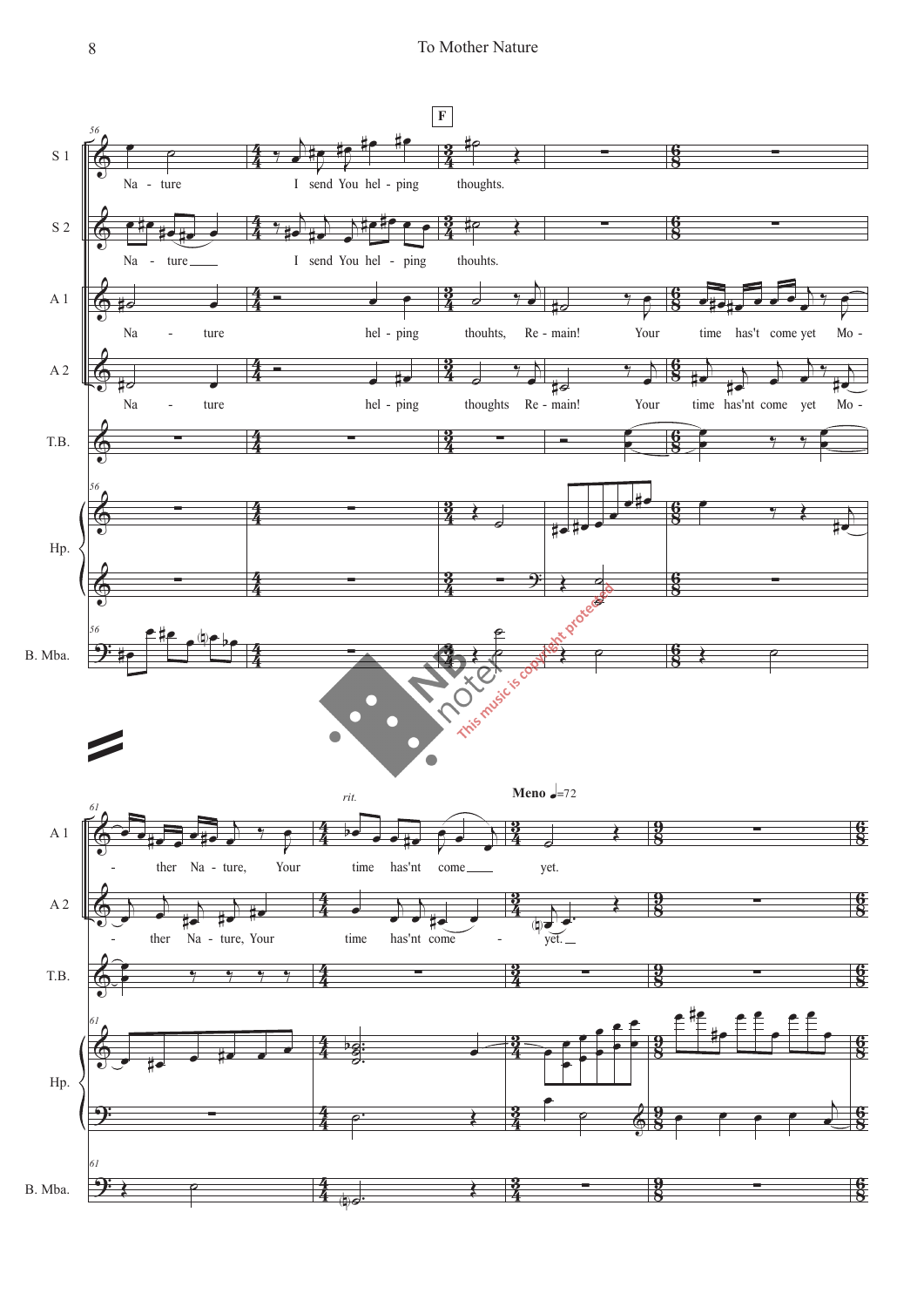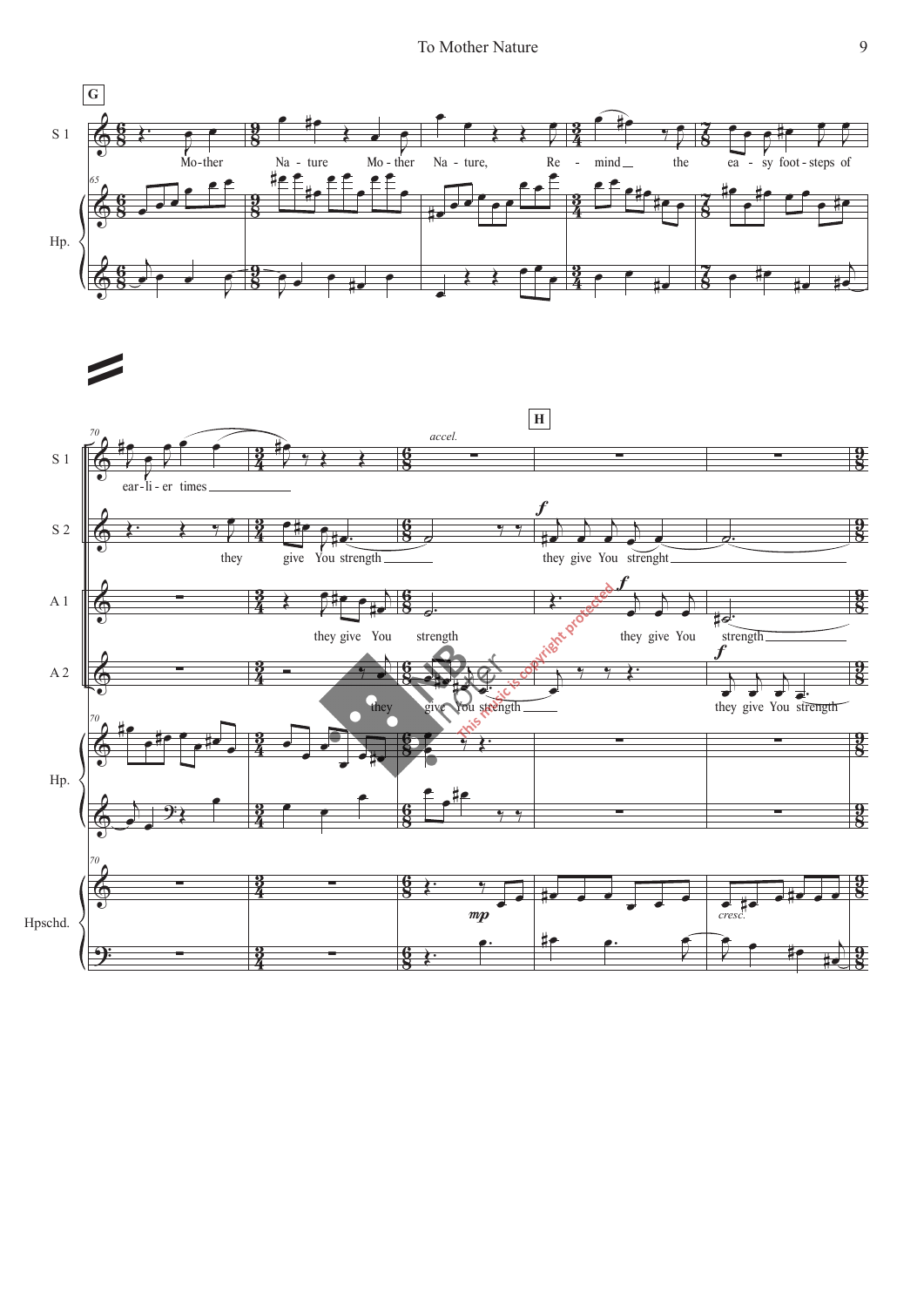

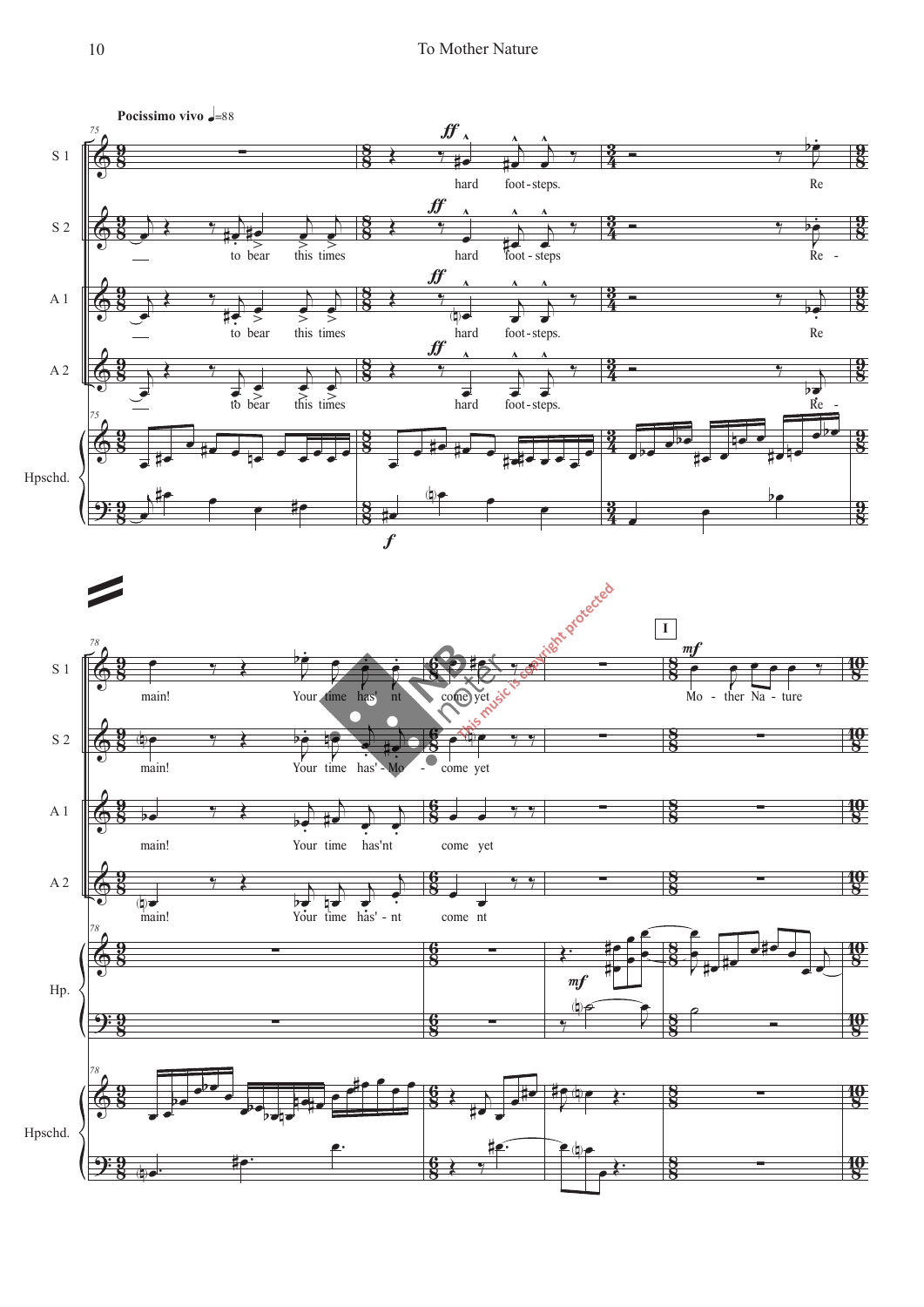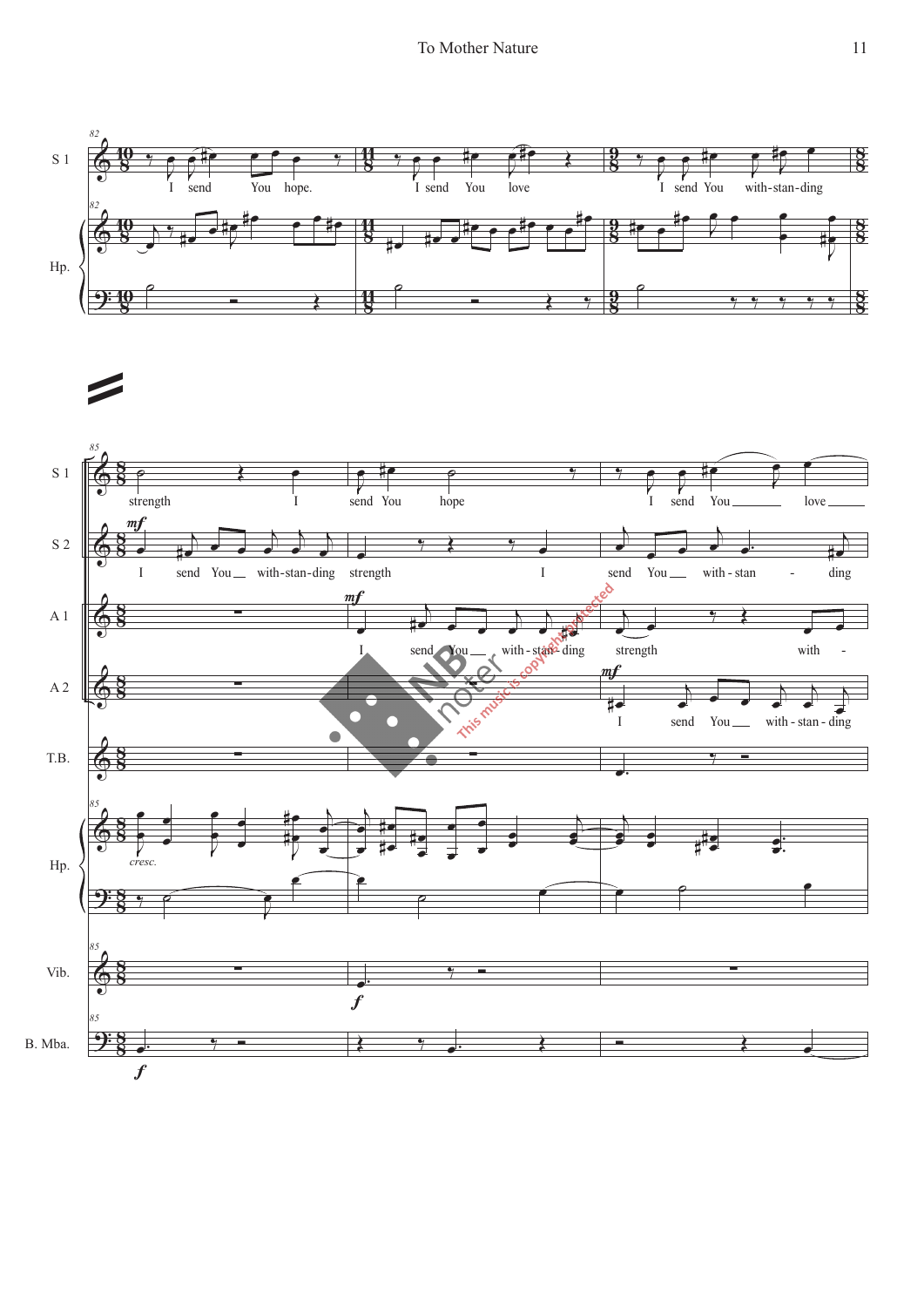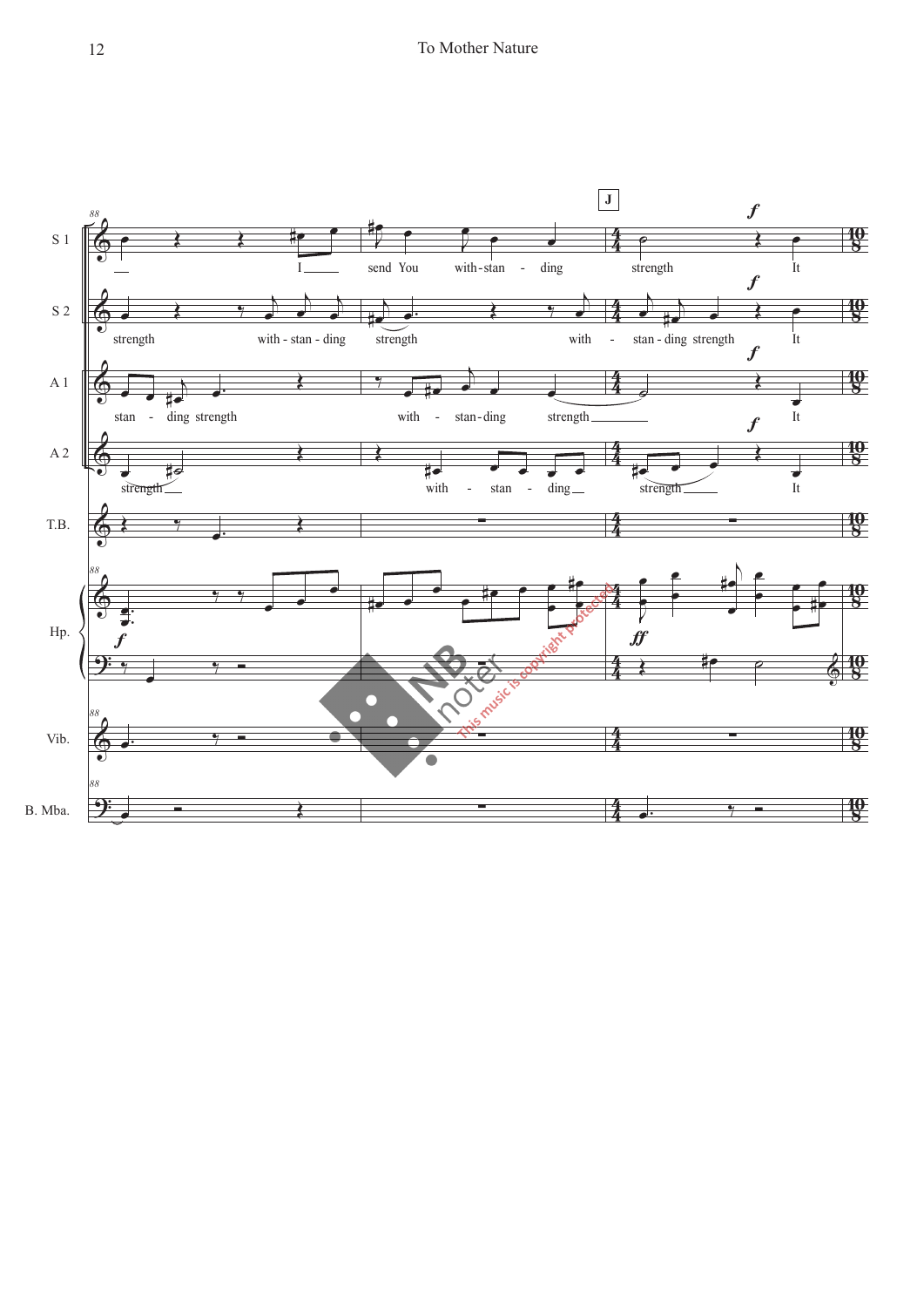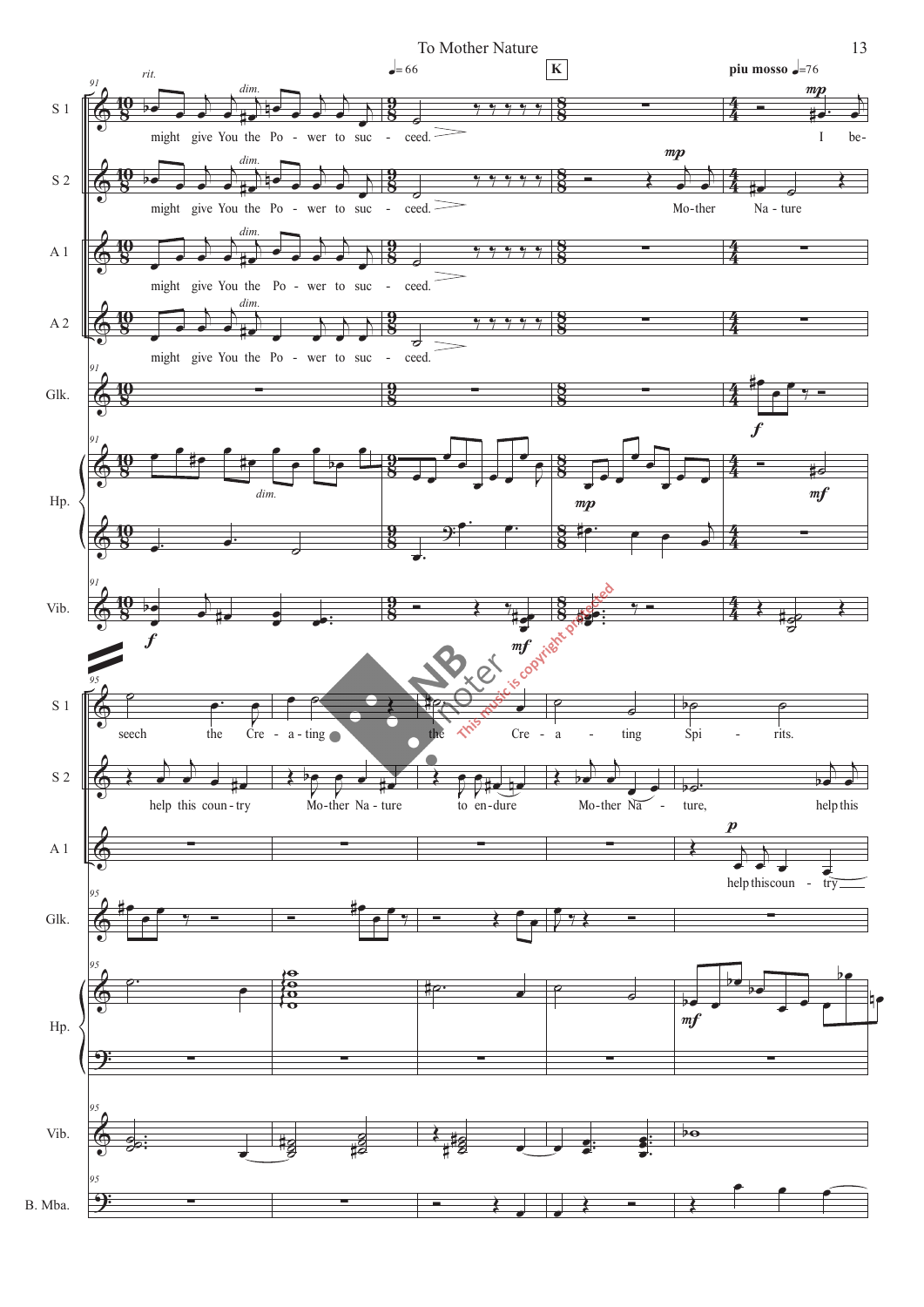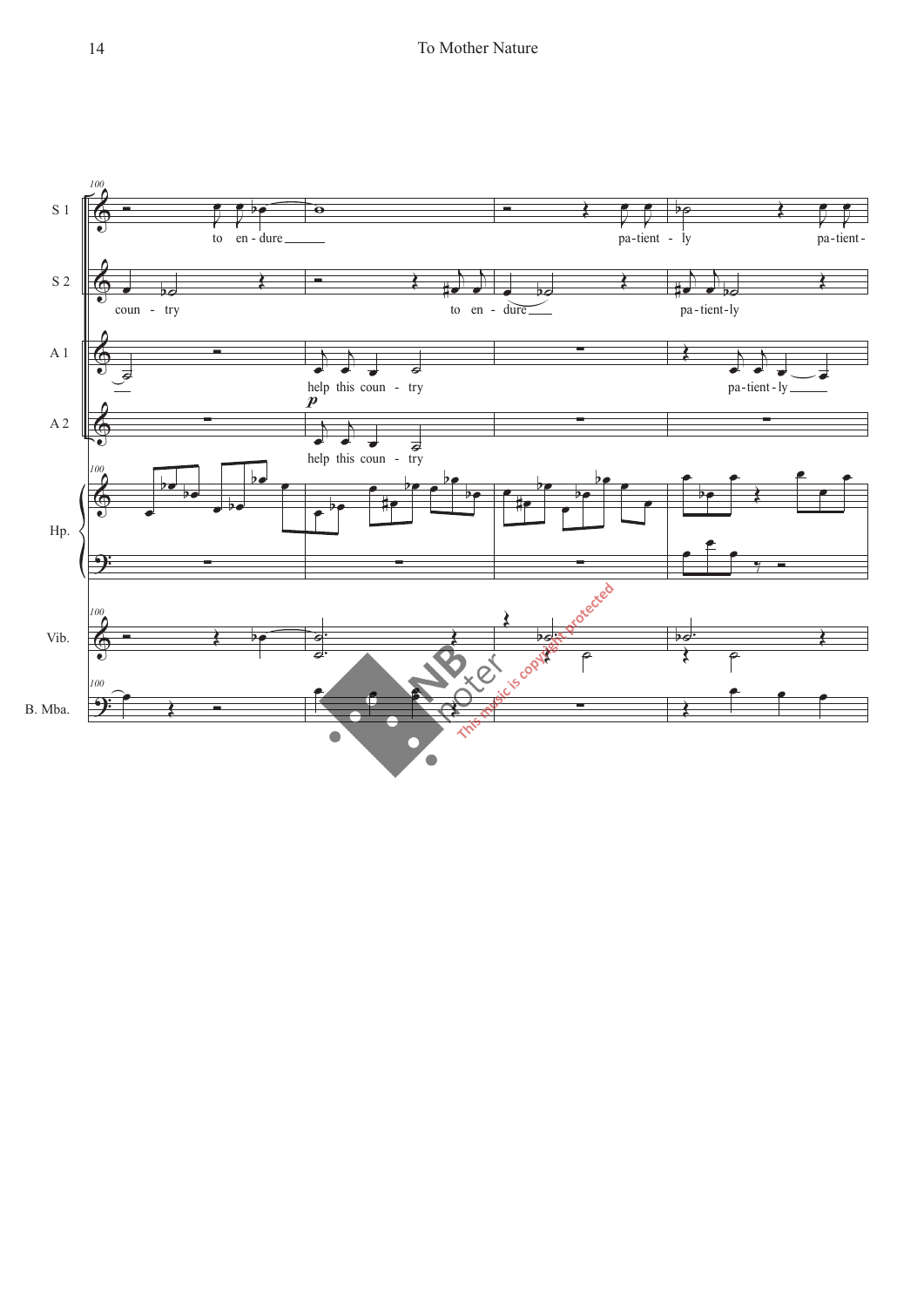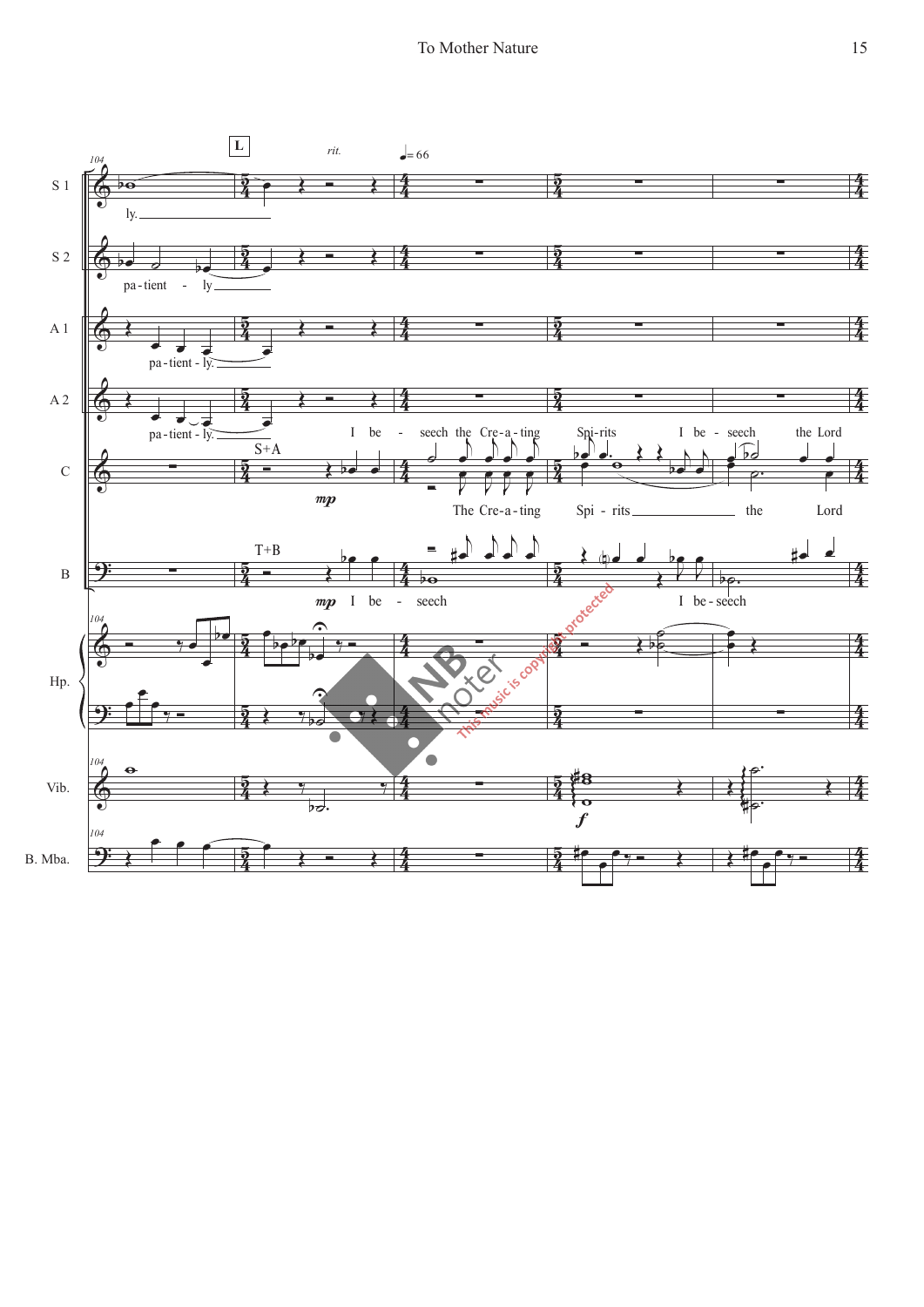